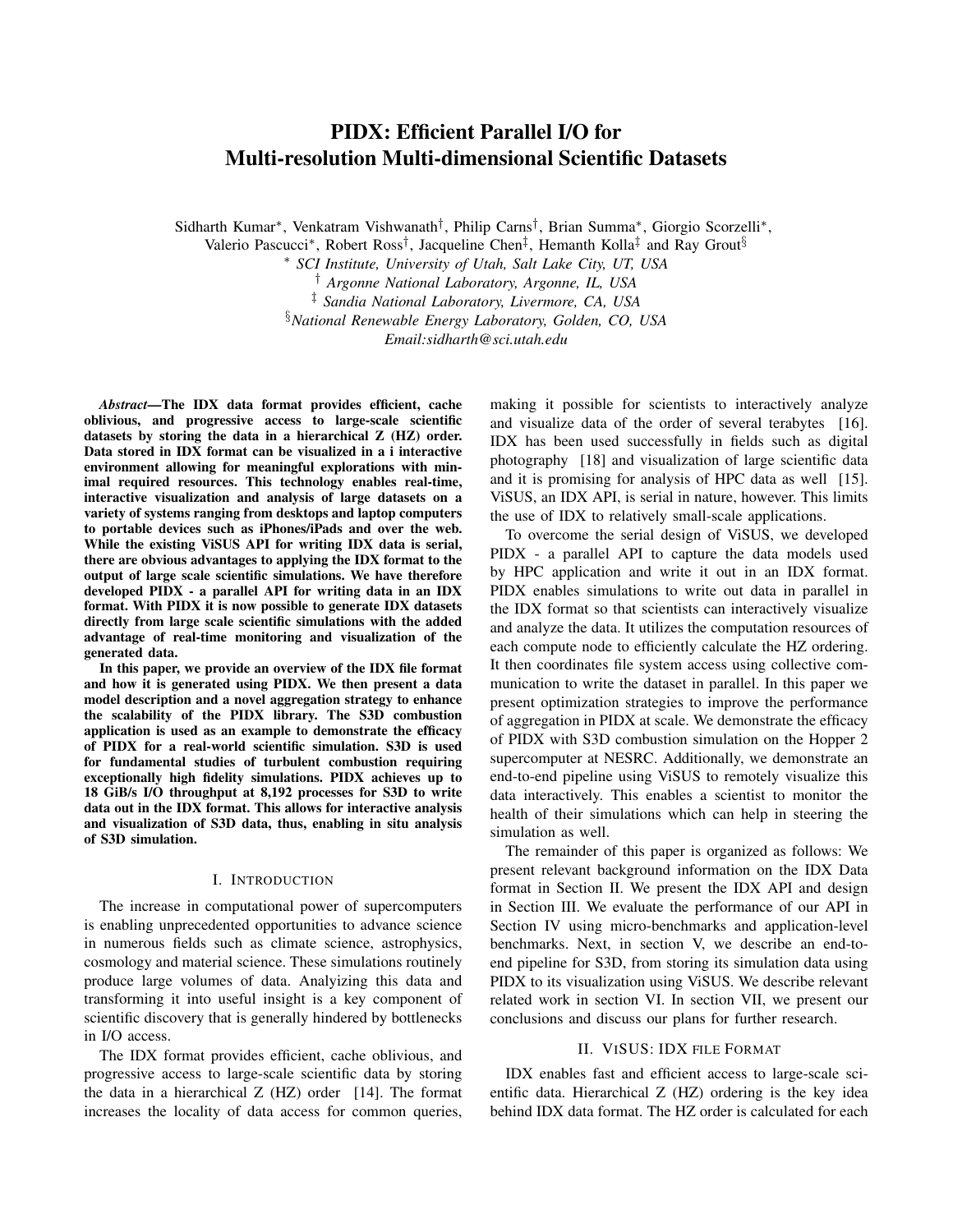| HZ    | Start | End  | <b>Block Number</b>     |
|-------|-------|------|-------------------------|
| Level | HZ    | HZ   | (File Number)           |
| 0     | 0     | 0    | 0(0)                    |
| 1     | 1     | 1    | 0(0)                    |
| 2     | 2     | 3    | 0(0)                    |
| 3     | 5     | 7    | 0(0)                    |
| 4     | 8     | 15   | 0(0)                    |
| 5     | 16    | 31   | 0(0)                    |
| 6     | 32    | 63   | 0(0)                    |
|       | 64    | 127  | 0(0)                    |
| 8     | 128   | 255  | 0(0)                    |
| 9     | 256   | 511  | 1(0)                    |
| 10    | 512   | 1023 | $2(1)$ 3(1)             |
| 11    | 1024  | 2047 | $4(2)$ 5(2) 6(3) 7(3)   |
| 12    | 2048  | 4095 | $8(4)$ 9(4) 10(5) 11(5) |
|       |       |      | 12(6) 13(6) 14(7) 15(7) |

Table I

BLOCK AND FILE DISTRIBUTION OF EACH HZ LEVEL IN A  $16^3$  IDX  $\,$ DATA SET USING 8 BITS PER BLOCK AND 2 BLOCKS PER FILE. LEVELS 10 THROUGH 12 SPAN MULTIPLE BLOCKS.

data sample using the spatial coordinates of that sample. All data sample points are then assigned a HZ level. The HZ level can be calculated based on an index in the HZ order using the formula  $level = \lfloor log_2(HZindex)\rfloor + 1$ . Each HZ level stores data at a particular level of resolution, intutively this is how IDX stores data in multi resolution. This formulation ensures that, with each increasing level the number of elements increases by a multiple of two. Data in a IDX file is written with an increasing HZ order, hence also in increasing HZ level. The IDX file format is further divided into chunks called blocks. The size of the block is a power of two. A preset number of blocks is written into each binary file. A metadata *.idx* file contains all the required associated information of the IDX file. For any IDX file, it contains the bounding box *(box)*, number of elements per data block *(bits per block)*, number of blocks per binary file *(blocks per file)*, the bitmask and the filename template. Table 1, for example shows block, HZ level as well as the file layout for an IDX file of *box* (0, 0, 0 : 16, 16, 16), 8 *bits per block* and 2 *blocks per file*.

The conversion of data to IDX format can be considered as converting an N-dimensional data to one dimension. The HZ ordering and corresponding distribution of data into different levels of resolution significantly reduces lag when zooming or panning a large-scale dataset. As can be seen in Table I, block 1 contains data up to HZ level 8. In a more generalized statement, each IDX file the first block contains data up to level *bits per block*. Data in the first block spans the entire volume in the lowest resolution. As we start going up the blocks i.e. accessing the adjacent higher blocks, the resolution level starts to increase and spans a smaller part of the volume. A data query to an IDX data set requires first checking the metadata to find the intersection of the queried data with the data blocks. Data can then be retrieved using lower resolution data from initial blocks or higher resolution data from later blocks. This scheme of access ensures an interactive and progressive data access.

#### III. PARALLEL IDX

IDX is a desirable file format for visualization of large scale HPC simulation results because of its ability to access multiple levels of resolution with low latency for interactive exploration. The existing ViSUS implementation is serial in nature, which prevents parallel simulations from writing directly into IDX format. Data could be converted as a postprocessing step; however, this would significantly increase the analysis turn around time and make poor use of available parallel I/O resources available in today's leadership-class computing facilities. We have therefore developed the Parallel IDX (PIDX) library, which enables simulations to write IDX data directly [10]. PIDX coordinates data access among participating processes so that they can write concurrently to the same data set with coherent results.

In previous work [10], we have successfully demonstrated the use of PIDX in coordinating parallel access to multidimensional datasets, and have explored optimizations both for parallel HZ computation and for efficient access to the underlying data files that make up an IDX dataset. While this implementation was successful with synthetic benchmarks at moderate scale (up to 512 processes), we encountered two key challenges in employing PIDX for realworld applications on leadership-class computing systems. The first is that HPC simulations typically generate data for several related multidimensional variables at each simulation time step. If we store this collection of variables in a naive manner, then we risk inefficiency from redundant HZ ordering calculations and sub-optimal file access patterns. We must therefore capture the application data model in a way that provides a complete picture of the intended data movement so that PIDX can calculate an optimal strategy for its computation and I/O phases. The second challenge is that the translation from multidimensional parallel application data into a progressive linear data format results in an extraordinary degree of noncontiguous data access, both in application memory and within the file system. This access pattern impedes scalability.

We address these challenges in PIDX using two related strategies [5]. First, we introduce a new API that tailors to the needs of HPC application data models. We then introduce an aggregation algorithm that translates the application data model into an efficient movement of data to storage. These strategies are discussed in greater detail in the following subsections.

## *A. Expressing HPC data models with PIDX*

The first prototype implementation of PIDX presented a single PIDX\_write() function that could be used to write a portion of a multi-dimensional dataset to disk. All data passed into this function must reside in a contiguous,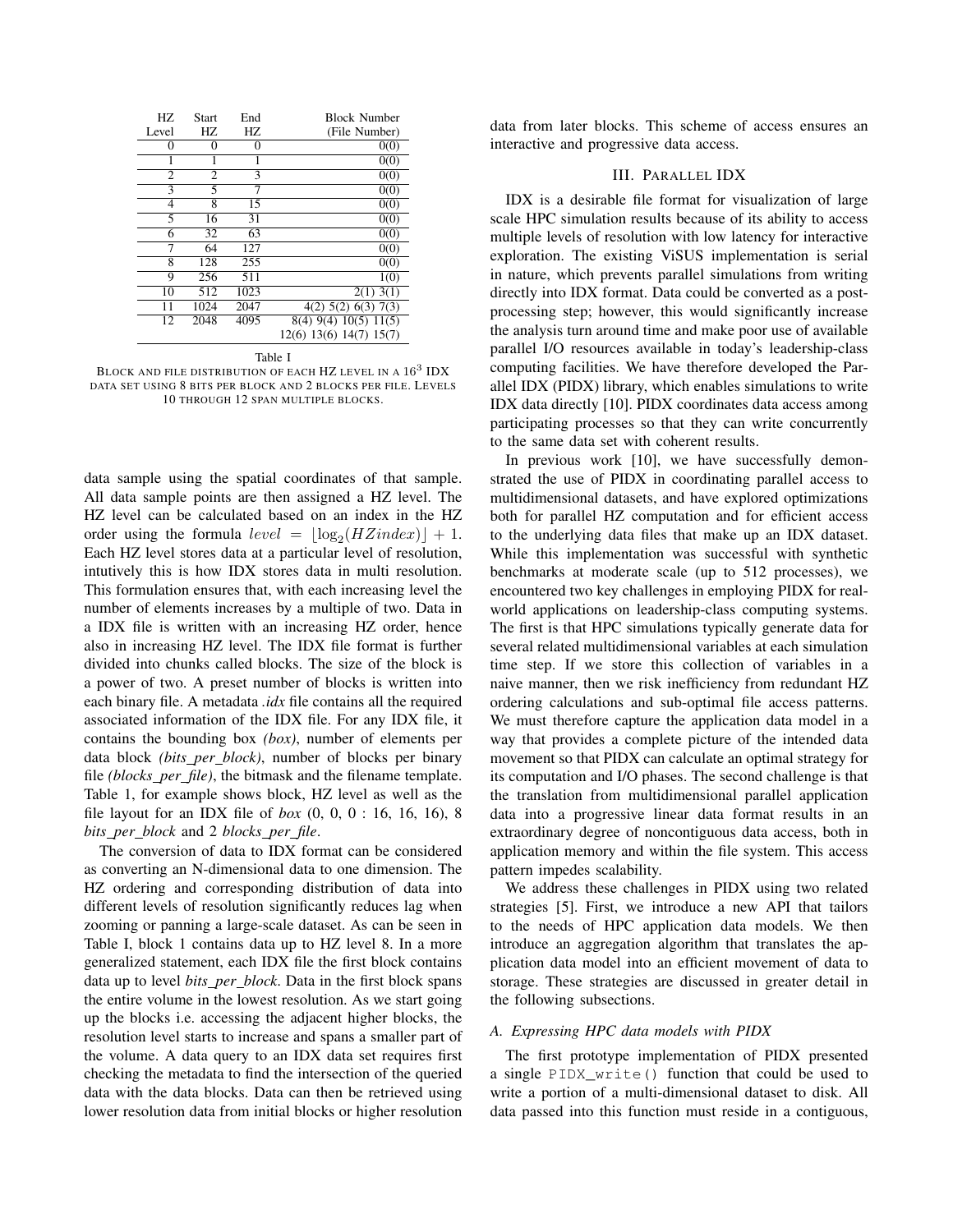row-major ordered memory region. While sufficient for simple use cases, this API was not flexible enough for more complex real-world applications. In particular, if there were multiple variables, if the variables were strided in memory, or if there were multiple samples per variable (ie, a compound vector), then transferring a complete simulation time step to IDX would require packing data into multiple intermediate buffers and issuing multiple PIDX\_write() operations. This approach not only introduces small I/O operations to the storage system, but also limits the scope of potential I/O optimizations.

Listing 1. Enhanced PIDX API example

```
/ ∗ d e f i n e v a r i a b l e s a c r o s s a l l p r o c e s s e s ∗ /
var1 = PIDX_variable_global_define("var1")samples, datatype);
```

```
/ ∗ add local variables to the dataset */
PIDX_variable_local_add(dataset, var1,
   global_index, count);
```

```
/ ∗ d e s c r i b e memory l a y o u t ∗ /
PIDX variable local layout (dataset, var1,
    memory_address, datatype);
```
*/* ∗ *w r i t e a l l d at a* ∗ */* PIDX\_write (dataset);

To overcome this problem, we devised an enhanced API that decouples the definition of the application's data model from the actual transfer of data to storage. This technique has proven successful in a variety of existing high level libraries such as HDF5 [1] and pNetCDF [11]. The PIDX API allows applications to store a collection of dense multidimensional variables. Each variable has its own type and can be written from an arbitrary memory layout on each process. An example of the use of this enhanced PIDX API is shown in Listing 1. The first step is to define a variable. This includes an indication of how many samples make up an instance of the variable and what MPI datatype will represent the variable. The second step is to add the variable to the dataset if the local process uses that variable. The third step is to describe how the variable is laid out in local memory, including any striding information. These initial three steps can be repeated as needed to describe all variables to be included in an IDX dataset. The final phase is the PIDX\_write() command, which tells the library to transfer the entire dataset to storage.

This organization allows PIDX to leverage as much concurrency as possible by taking all variables into account simultaneously. It also allows PIDX to reuse HZ calculations where possible for variables that share the same dimensions. In the following subsection we will explore aggregation optimizations that take advantage of this global view of the dataset as well.



Figure 1. Histogram of file accesses produced when a single process writes a 22 x 36 x 22 volume without aggregation. Each element is 8 bytes.

## *B. Aggregation strategies*

Once an HZ ordering is calculated in PIDX, each process must write its local data into appropriate regions in the underlying IDX dataset. The IDX data is divided into a collection of files in a directory hierarchy to promote efficient caching during visualization [18]. These files are further broken down into blocks that each contain a contiguous set of HZ ordered samples. The blocks are sparsely populated according to the dimensions of the dataset. Each block may contain samples from many different processes in an HPC simulation, especially in the initial low resolution HZ levels. As a result, each process holds a variety fo data elements that are destined for noncontiguous file regions. This access pattern problem is exacerbated if the data dimensions are not a power of two due to the fact that the IDX calculation will result in a sparse linear ordering.

Figure 1 illustrates the noncontiguous nature of the file accesses required to write a non power of two dataset using PIDX. This example shows a histogram of the number of contiguous elements (ie, samples) in each underlying write operation needed to transfer a single 22 x 36 x 22 volume. Each element is an 8 byte double precision floating point number, yielding a total data size of roughly 136 KiB. The entire volume is written by a single process. In this example, the two largest write accesses contain 2048 elements (16 KiB), but smaller file accesses are much more common. There are 736 writes that transfer 3 elements or less to storage. This type of small write access pattern is known to scale poorly, especially on leadership-class storage systems [3].

One solution to this problem is to aggregate data before writing by using a two-phase I/O strategy [7]. In an MPI environment this can usually be accomplished by simply issuing MPI-IO collective operations [19]. This approach is not applicable in PIDX, however. Each IDX dataset is broken into a (possibly large) collection of smaller underlying files,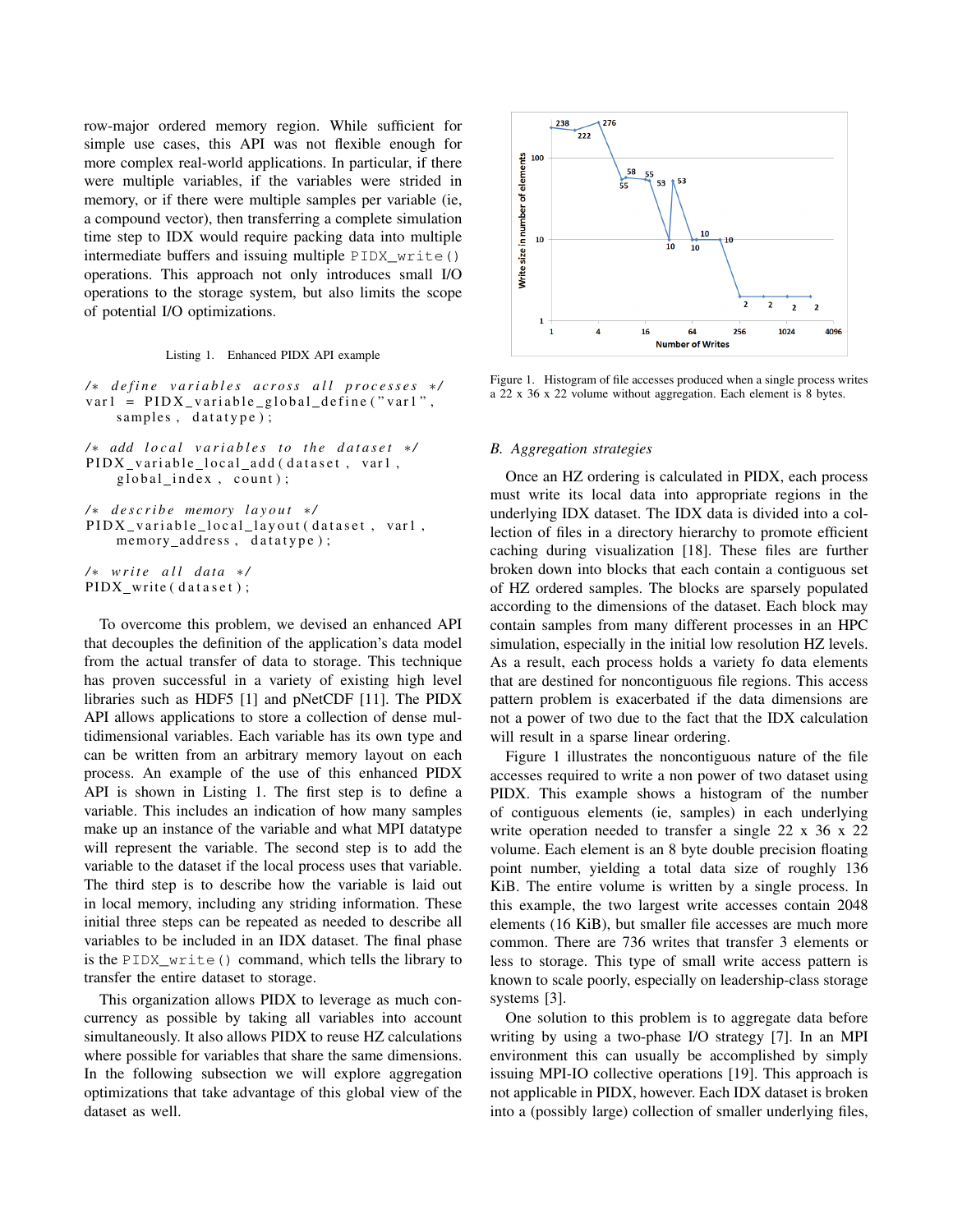

Figure 2. Schematic diagram of PIDX aggregation strategies: (A) No aggregation (B) Aggregation Implemented with RMA (C) Aggregation Implemented with RMA and MPI\_Datatypes

but MPI-IO only allows collective writes to one file at a time within a given communicator. It is therefore infeasible to fully express all possible concurrent operations using MPI-IO. We instead designed an aggregation algorithm tailored specifically for IDX data sets, in which a subset of processes are responsible for combining data from all processes into large contiguous buffers before writing to storage.

The first step in tailoring aggregation to IDX is to select appropriate aggregators. We chose aggregator processes such that each one is responsible for writing all the data corresponding to a single IDX variable to a given binary file. For example, a single variable dataset of dimensions  $256<sup>3</sup>$  would produce 16 underlying files when using the default IDX parameters. 16 aggregators are therefore used to write the files, regardless of the total number of processes contributing data. If there were three variables, then there would be three aggregators per file, bringing the total number of aggregator processes to 48. The aggregators are distributed evenly among all MPI ranks in order to maximize throughput in cases where adjacent ranks share I/O resources such as forwarding nodes. The buffer size of each aggregator can be tuned using IDX-specific parameters; the default configuration results in a 64 MiB aggregation buffer for each aggregator when using double precision floating point variables. This strategy must be adjusted in corner cases where the dataset parameters would require more aggregators than can be satisfied by the job size, but the default organization offers several key advantages. Metadata overhead is minimized by having each aggregator write to no more than one file. All writes can also be perfectly block aligned in storage by shifting the offset of each variable and adjusting the IDX header information accordingly.

The second step in designing a custom aggregation algorithm for IDX was to choose the communication mechanism for transferring data from each process to the appropriate aggregator. We elected to use MPI one-sided communication for this purpose, with each aggregator presenting an RMA window in which to collect data. The clients place data directly into appropriate remote buffer locations according to a global view of the data set. This has two notable advantages over point to point communication in this context. The first is that it avoids redundant computation. The client can reuse the results of its HZ ordering calculation to determine where to write each contiguous set of samples without involving the aggregators. This leads to a second advantage, in that each process can govern how much data to transmit with each MPI\_Put() operation according to the nature of the local IDX data and the complexity of the resulting memory access pattern. Datatypes and buffers can be constructed iteratively and broken into segments according to HZ level boundaries, datatype size, or data buffer size with no additional synchronization. MPI\_Win\_fence() is used for synchronization once all transfers are complete.

Figure 2 illustrates the evolution of the aggregation strategies used within PIDX. In Figure 2(A), each process writes its own data directly to the appropriate underlying IDX binary file, leading to a large number of small accesses to each file. In Figure 2(B), each process uses  $MPI_Put()$ operations to transmit each contiguous data segment to an intermediate aggregator. Once the aggregator's buffer is complete then the data is written to disk using a single large I/O operation. In Figure 2(C) we go one step further, by bundling several noncontiguous memory accesses from each process into a single MPI\_Put() using MPI indexed datatypes. This approach reduces the number of small network messages needed to transfer data to aggregators.

## *C. PIDX I/O phases*

The data model and I/O aggregation strategy presented in the preceding subsections are just two steps in the complete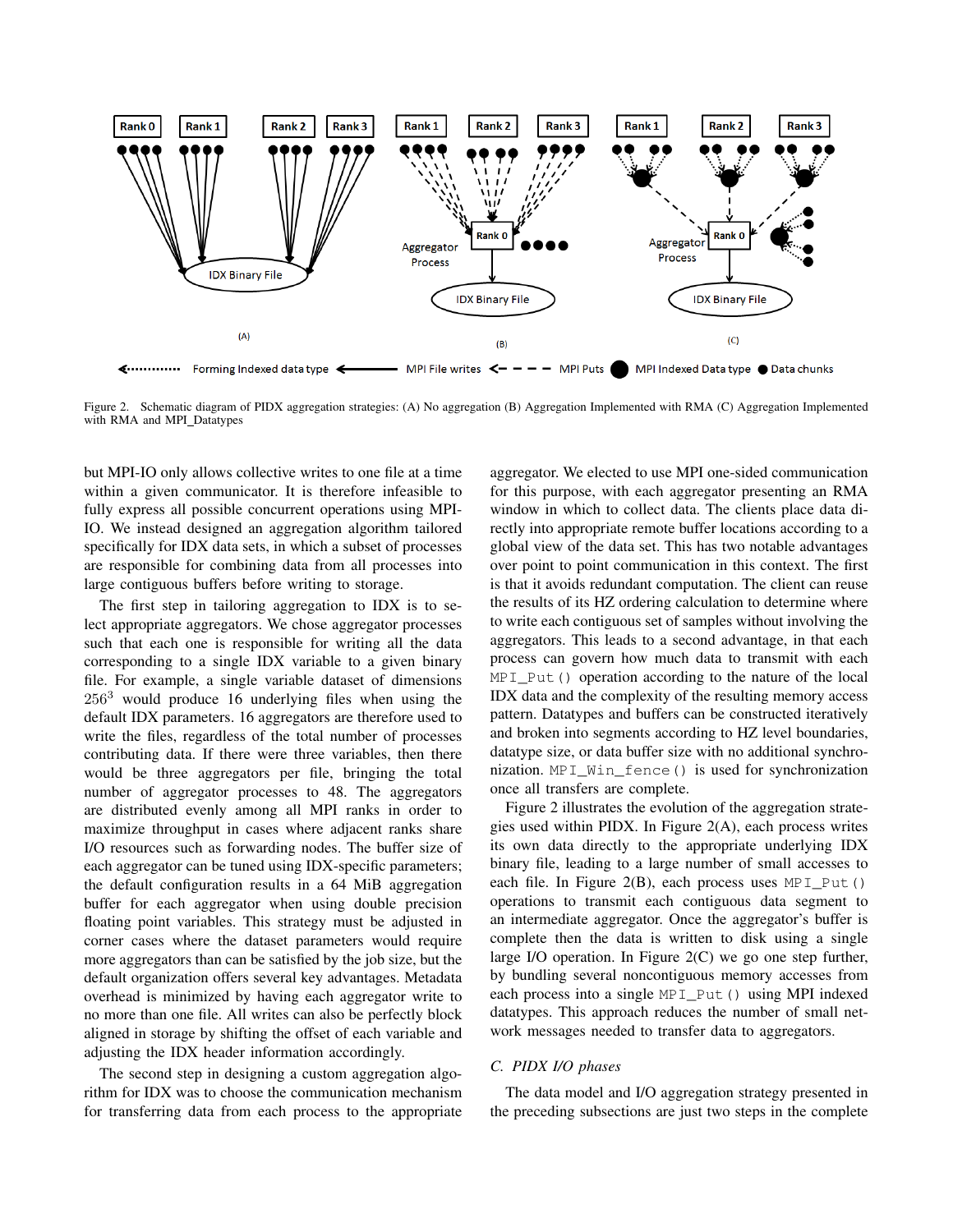process of writing an IDX dataset. The entire process can be summarized as follows:

- 1) Describe data model (see Section III-A)
- 2) Create an IDX block bitmap
- 3) Create underlying file and directory hierarchy
- 4) Perform HZ encoding
- 5) Aggregate data (see Section III-B)
- 6) Write data to storage

The creation of the IDX block bitmap is a critical component of writing a large IDX dataset in parallel. This bitmap indicates which IDX blocks must be populated in order to store an arbitrary N-dimensional dataset. The maximum number of IDX blocks can be determined trivially by rounding up the global dimensions to the nearest power of two and dividing by the number of samples per block. This is only an upper bound, however. We can limit the number of files and the size of those files (especially for datasets that are just over a power of two boundary) by calculating exactly which blocks must be populated. This calculation is performed up front and stored in a bitmap indicating which blocks are used in the IDX dataset. This block bitmap is used for three purposes: to determine what files and directories need to be created within the IDX dataset, to generate the header information indicating the location of each block within each file, and to determine the correct file offset for each HZ buffer that is written to storage. In order to generate the block bitmap, the maximum number of blocks is calculated first. A reverse HZ computation is done for the starting and the ending HZ addresses of all the potential data blocks. This step yields the bounding box in x, y and z coordinates for each block. A block will contain data corresponding to the global volume only if there is an intersection between this bounding box and and the data being written by the application.

The IDX file and directory hierarchy is created by the rank 0 process in the application before any I/O is performed. In future, we plan to distribute this task among more processes in order to parallelize this activity. The HZ encoding step is performed independently on each process. In order to minimize memory access complexity, all samples are copied into intermediate buffers in a linear Z ordering. Note that the Z ordered data from each process may span multiple HZ levels or multiple files within the overall IDX dataset. Aggregation is performed as described in Section III-B. The final step is to write the HZ ordered data to disk. This step is performed using independent MPI-IO write operations. Due to explicit aggregation within PIDX there is no need for collective I/O or derived data types at this step.

## IV. EVALUATION

Our ultimate goal in this section is to evaluate the performance of PIDX to directly write IDX datasets for each timestep of the S3D combustion simulation. The S3D application is used to perform first principles direct numerical simulation (DNS) focusing on science underpinning efficient transportation burning carbon-neutral biofuels and power generation via gas-turbine combined cycles, potentially coupled with carbon-capture and storage. Petascale computing has opened new frontiers for DNS of turbulent combustion, allowing scientists to make them more realistic and relevant than ever before by increasing the ranges of turbulence scales, increasing geometric complexity, and considering a wider range of fuels. Recent DNS represent unique benchmark data-sets for model validation, providing detailed statistics unattainable through experimentation. Three-dimensional temporally and spatially resolved scalars, i.e. species and temperature, and velocity field data from relevant canonical problems to internal combustion engine and gas turbine design is transformative in the way future models will be validated and developed. DNS is uniquely capable of providing the necessary information about the turbulent flow and on its interaction, at a microscale level, with combustion chemical kinetics.

S3D is a continuum scale first principles direct numerical simulation code which solves the compressible governing equations of mass continuity, momenta, energy and mass fractions of chemical species including chemical reactions. The computational approach in S3D is described in [4]. In the S3D code, each rank is responsible for a piece of the three-dimensional domain; all MPI ranks have the same number of grid points and the same computational load under a Cartesian decomposition. Inter-rank communication is only between nearest neighbors in across physical neighbors to exchange ghost-zones for derivative evaluation. The amount of data exchanged between neighbors is determined by the size of the finite difference stencil and is  $< 15\%$ of the data held by each process. Global communications are not a bottleneck and are mainly required for monitoring and synchronization ahead of I/O. A new communication queue system ensures that MPI receives for non-blocking sends are pre-posted to enable use of RDMA writes from the network interfaces. S3D has been run successfully on up to near the full size (216,000 cores) of the NCCS XT5 jaguarpf, demonstrating near linear scaling up to approximately half of the machine (approximately 120k ranks) with the current validated production code base in the weak scaling limit. Similarly, it has demonstrated near linear scaling to 120,000 cores on the CrayXE6, Hopper 2, at NERSC. S3D can be compiled with support for several I/O schemes which are then selected at runtime via a configuration parameter. S3D I/O extracts just the portion of S3D concerning restart dumps, allowing us to focus exclusively on I/O characteristics. For our evaluation, we used an S3D I/O configuration wherein each process produced a  $64<sup>3</sup>$  volume consisting of 4 fields (field 1 and 2 each of just 1 sample, field 3 with 3 samples and field 4 with 11 samples). This produces 32 MiB of data per process. Because PIDX is implemented in C, we developed a wrapper to facilitate the use of PIDX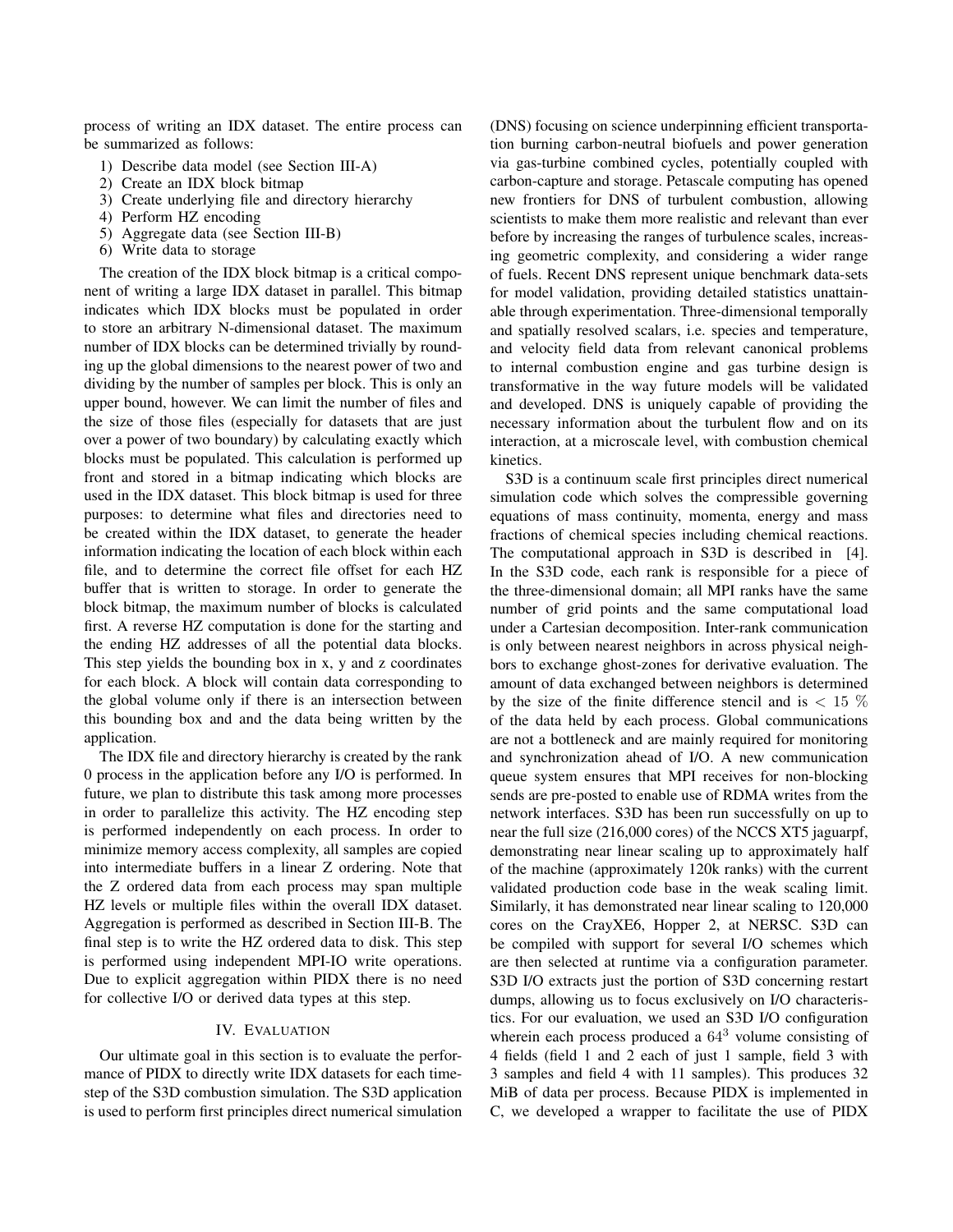with S3D, which is a Fortran code. We also incorporated a custom I/O module in S3D to enable the use of PIDX as an alternative to the existing I/O schemes.

Unless otherwise noted, all experiments presented in this work were performed on the Hopper 2 system at NERSC. Hopper 2 has a peak performance of 1.28 Petaflops/sec, 153,216 processors cores for running scientific applications, 212 TB of memory, and 2 Petabytes of online disk storage. Hopper's compute nodes are connected via a custom highbandwidth, low-latency network provided by Cray. The connectivity is in the form of a *mesh* in which each node is connected to other nearby nodes like strands in a fishing net. Each network node not only handles data destined for itself, but also relays data to other nodes. The *edges* of the mesh network are connected to each other to form a *3D torus*. The custom chips that route communication over the network are know as *Gemini* and the entire network is often referred to as the *Cray Gemini Network*. The Hopper system has access to five different file systems which provide different levels of disk storage, I/O performance, and file permanence. Two identically configured Lustre file systems provide 25 GiB/s scratch storage for large I/O intensive jobs. We used one of these scratch file systems as the target for all benchmark datasets in our evaluation. This same file system is also used for production S3D jobs on hopper, although jobs typically use Fortran I/O as their output method.

The Lustre scratch file system used in our evaluation consisted of 26 I/O servers, each of which provides access to 6 object storage targets (OSTs). The compute node network is connected to the servers via QDR Infiniband, and the servers are in turn connected to 13 LSI 7900 disk controllers via Fibre Channel 8. Our experiments used the default Lustre striping parameters on Hopper in which each file is striped across two OSTs.

We first investigate the impact of PIDX file parameters on the achievable throughput. Next, we evaluate the efficacy of the I/O optimization strategies for PIDX. Finally, we compare the weak scaling performance of PIDX and Fortran I/O for S3D I/O.

## *A. Impact of PIDX file parameters*

There are two main file parameters in PIDX that can be varied to produce the same IDX dataset with different numbers of files and different data distributions. The bits per block parameter controls the number of samples that constitute an IDX block, while the blocks per file parameter controls the number of blocks that constitute a data file within IDX. Both can be increased in order to reduce the total number of files and enlarge the size of each file. These parameters can be used to tune PIDX to reflect the characteristics of the underlying file system, as some file systems are optimized towards performance for large numbers files or performance for single shared files.



Figure 3. Impact of PIDX file parameters on achievable throughput. We see that PIDX performs best on Hopper with a larger number of aggregators and smaller file sizes.

To understand the impact of these parameters, we wrote a micro-benchmark to write out a 3D volume using PIDX. In our evaluations on Hopper II, we vary the number of processes from 256 to 4096. Each process writes a 64<sup>3</sup> subvolume of double precision floating point data to generate a total volume of 536 MiB (256 processes) and 4 GiB (4096 processes). We varied *bits per block* from 15 to 18 and varied *blocks per file* to 128, 256 and 512. Varying these parameters have a bearing on the aggregation time spent during RMA communication as well as the file write time. This means that it will take a different amount of time to generate two IDX file with same *box* but different *bits per block* or *blocks per file*.

Figure 3 depicts the maximum and minimum throughputs achieved as we vary the tuning parameters. For each data point we label the performance, the number of files generated, and the bits\_per\_block and blocks\_per\_file parameters that were used to achieve that result. As the number of files increases (smaller *blocks per file*), we achieve a noticeable speed up for two reasons. First, the number of aggregators is increased. Secondly, the underlying Lustre file system performs better as data is distributed across a larger number of files. We believe our design is flexible enough to be tuned to generate small number of large shared files or a large number of files depending on which is optimal for the target system. We used 128 *blocks per file* and 15 *bits per block* in all further evaluations in this work.

## *B. Efficacy of Aggregation on PIDX I/O performance*

Figure 4 depicts performance of the aggregation mechanism in PIDX to write 10 time-steps in S3D I/O as we scale the number of processes from 256 to 8192. Each process writes out a  $(64)^3$  sub-volume with 4 variables. Three cases are shown: one in which no aggregation is performed and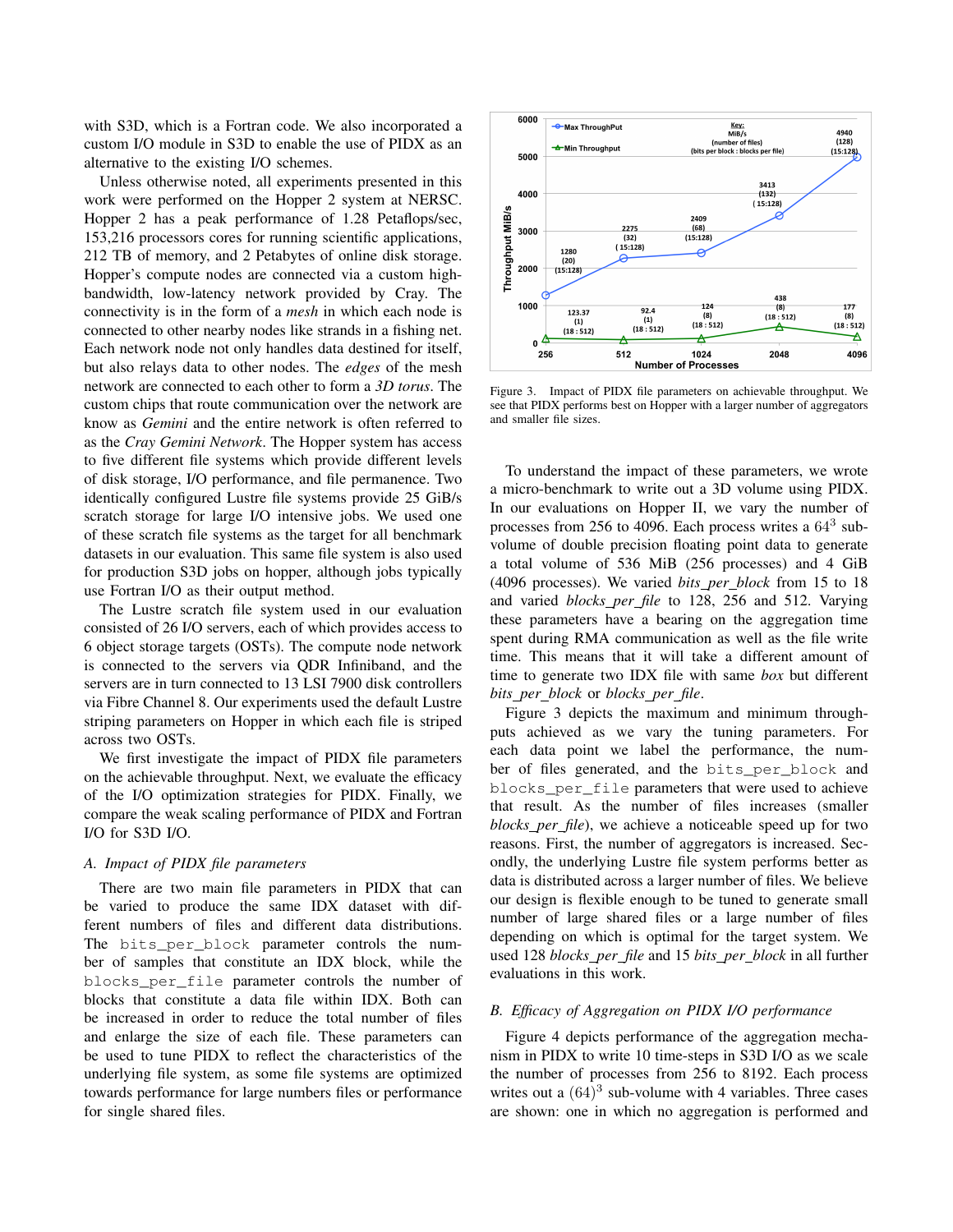

Figure 4. Throughput comparison of all the versions of the API

all processes write directly to storage with MPI independent I/O, one in which aggregation is performed using a separate MPI\_Put() operation for each contiguous region, and one in which MPI datatypes are used to transfer multiple regions using a smaller number of MPI\_Put() operations. Aggregation with MPI datatypes yields a significant speed up for I/O performance in comparison to a scheme that uses no aggregation. At 256 processes, we achieve up to a 18-fold speed up, and at 2048 processes, we achieve up to 30-fold speed up over a scheme with no aggregation.

The aggregation strategy that utilized MPI datatypes yielded a 20% improvement over the aggregation strategy that issued a separate MPI\_Put() for each contiguous region. An indexed datatype was used to describe all transfers to a given aggregator at each HZ level. The reason for the performance improvement is that the datatype reduced the number of small messages transferred during aggregation, therefore reducing network congestion. In future work we believe that this could be optimized further by creating datatypes that span multiple HZ levels.

## *C. Weak Scaling Performance*

We evaluate the weak scaling performance of S3D I/O using PIDX and Fortran I/O as we vary the number of processes from 256 to 8192. In each run, S3D I/O wrote out 10 time-steps wherein each process contributed a  $64<sup>3</sup>$ block of double precision data (32 MiB) consisting of 4 variables. The variables were pressure, temperature, velocity (3 components) and species (11 components). In order to provide a baseline for the results obtained from PIDX and Fortran I/O, we also executed IOR tests for each process count. IOR is a general-purpose parallel I/O benchmark [17] which we configured in this case to produce a similar access pattern to that generated by S3D with Fortran I/O: each process writes one complete file without fsync. This should achieve near-optimal performance for the Lustre file system. The S3D PIDX, S3D Fortran I/O, and IOR weak scaling



Figure 5. Weak scaling of I/O mechanisms including PIDX and Fortran I/O



Figure 6. The proportion of time taken by the various I/O components as we scale from 256 processes (8 GiB) to 4096 processes (128 GiB)

results are shown in Figure 5. From the figure we see that at 8192 processes, PIDX achieves a maximum I/O throughput of 18 GiB/s ( 90% of the IOR throughput). As we increase the number of processes, the performance of PIDX increases as the number of files increases leading to more aggregators participating in I/O. IOR and Fortran I/O achieve similar throughput for all the process counts. This is primarily due to the fact that Fortran I/O in S3D behaves similarly to IOR test case with each process populating a unique output file. Although PIDX is not as fast as Fortran I/O for this benchmark, we can see that the results are converging towards a comparable peak performance at larger process sizes while offering significant advantages over unstructured Fortran I/O data in terms of visualization capability.

Figure 6 depicts the time taken by the various PIDX I/O components - IDX file hierarchy creation, HZ computation, aggregation time and the I/O write time. As we scale the number of processes from 256 to 4096, the amount of data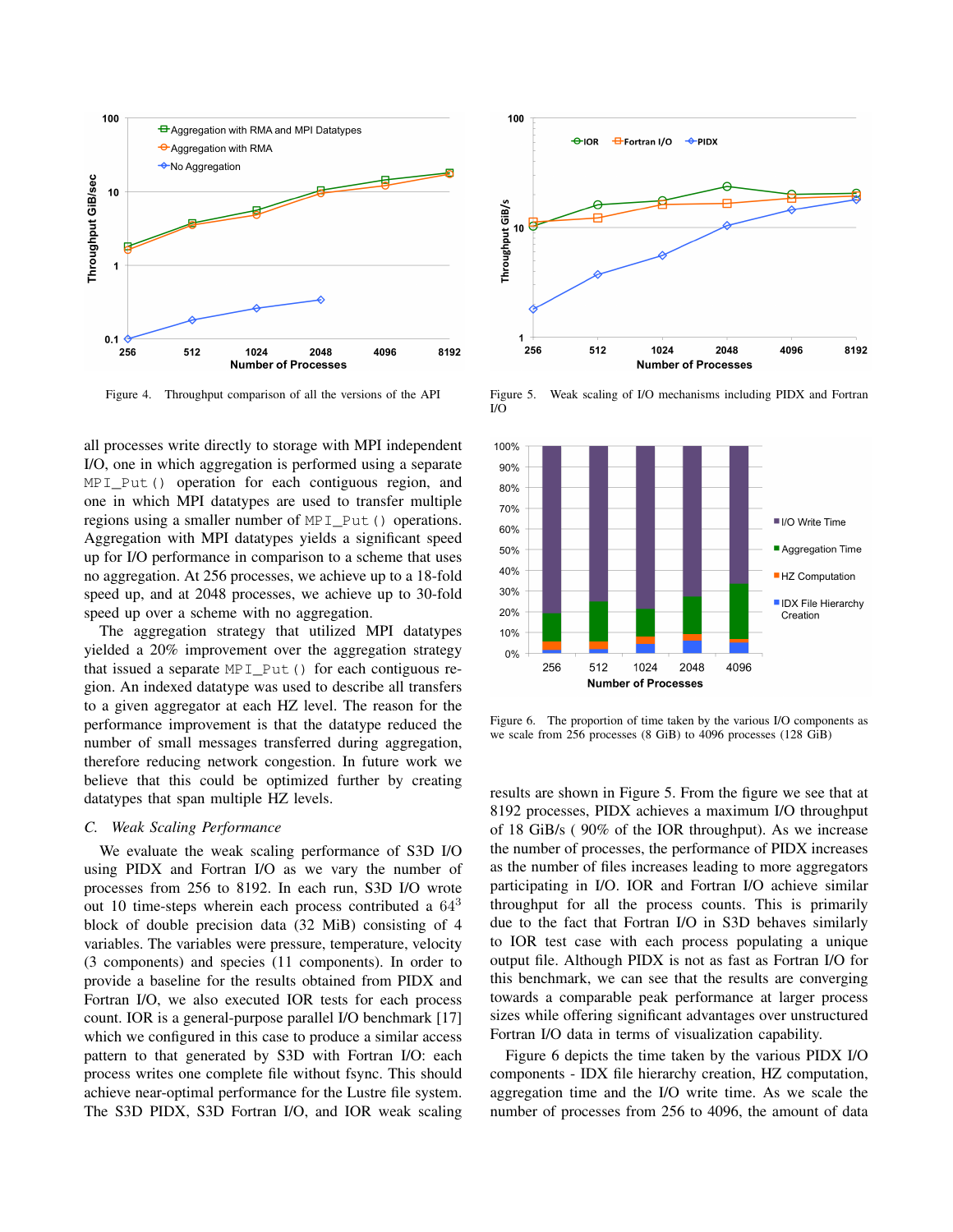

Figure 7. A 2D slice of a S3D simulation time step seen through a remote ViSUS client.

written increases from 8 GiB per time-step to 128 GiB per time-step. As the IDX data size increases with the number of processes, the number of binary files required to represent the data increases. This leads to an increase in time needed to create the IDX file hierarchy. We believe that this time could be reduced by distributing the creation of the file hierarchy across a larger number of nodes, which we will confirm in future work. HZ computation is embarrassingly parallel and takes 0.17 secs as we weak scale the number of processes. We observe that the percentage of total I/O time spent on data aggregation increases with the process count due to the increasing volume of network traffic. The actual I/O write time dominates the total time. The write phase by itself achieves rates that are similar to peak rates measured with IOR, however. At 4096, if we consider just the I/O write phase performance, then we achieve 19.7 GiB/s ( 96% of the IOR performance).

## V. VISUALIZATION PIPELINE

In addition to the efficient file format, ViSUS has been shown to aid in the interactive exploration of very large datasets [14], [18], [16]. ViSUS has been extended to support a client-server model in addition to the traditional viewer. The ViSUS server uses HTTP (a stateless protocol) in order to support many clients. A traditional client/server infrastructure, where the client established and maintained a stable connection to the server, can only handle a limited number of clients robustly. Using HTTP, the ViSUS server can scale to thousands of connections.

In a typical ViSUS client-server session, the client only



Figure 8. A volume render of an S3D simulation time step seen through a remote ViSUS client.

requests the particular region needed for display. Due to the resolution of modern displays this data is very small compared to the total size of the data and optimized to minimize latency. The Visus client keeps a number (48) of connections alive in a pool using the "keep-alive" option of HTTP. The use of lossy or lossless compression is configurable by the user. For example, ViSUS supports JPEG and EXR for lossy compression of byte and float data respectively. The ViSUS server is an open client/server architecture, therefore possible to port the server to any web server which supports a C++ module plugin (i.e. apache, IIS).

Ideally, a user-scientist would like to view a simulation as it is computed, in order to steer or correct the simulation as unforeseen events arise. A single time-step from the S3D simulation is approximately 128 GB in size, which would be infeasible to transfer offsite. For example, in our testing the transfer of a single time-step from the Hopper system to our local file server took approximately 3 hours 38 minutes. In the time to transfer a single time-step, the userscientist would have lost any chance for significant steering or correction. By using the IDX format in the simulation checkpointing, we can link this data directly with an Apache server using a ViSUS plug-in running on a log-in node for the cluster system. ViSUS can handle missing or partial data, therefore allowing the visualization of the data even as it is being written to disk by the system.

ViSUS supports a wide-variety of clients: a stand-alone application, a web-browser plug-in, or an iOS application for the iPad or iPhone. Therefore an application scientist can monitor an active simulation on practically any system without any need to transfer the data off of the computing cluster. Figures 7 and 8 show a volume render and a 2-dimensional slice of a S3D simulation time-step seen through a ViSUS stand-alone remote client. The data can be viewed remotely without moving the large simulation data off of the high-performance system.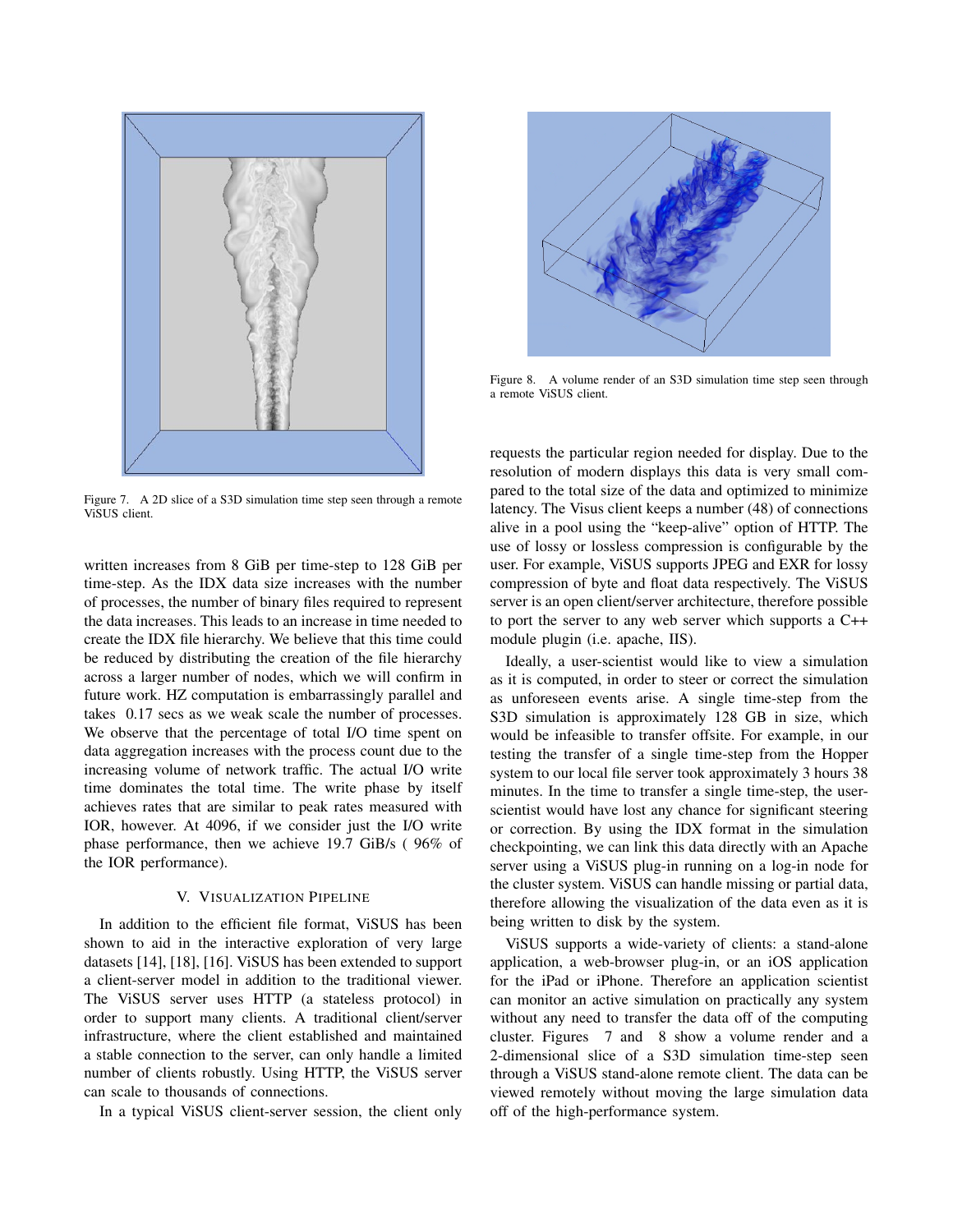## VI. RELATED WORK

Parallel scientific simulations often produce large volumes of data, and a variety of high level libraries have been developed to aid in structuring that data and accessing it efficiently. The Hierarchical Data Format (HDF) is one such library that allows developers to express data models in a hierarchical organization [1]. The latest version of HDF (HDF5) includes robust parallel I/O support and is compatible with visualization software such as Visit [2]. Parallel NetCDF [11] is another popular high level library with similar functionality to HDF5 but in an file format that is compatible with serial NetCDF from Unidata. Both HDF5 and PNetCDF are implemented atop MPI and MPI-IO functionality. They both leverage MPI-IO collective I/O operations for data aggregation. While HDF5 and PnetCDF are both more general-purpose and robust than PIDX, the chief advantage of PIDX is that it reorders each individual sample to in a manner that enables real-time multi-resolution visualization. PIDX is not intended to serve as a general purpose data format, but it may be suitable for use within HDF5 or PNetCDF as an alternative data layout. ADIOS is another popular library used to manage parallel I/O for scientific applications [12]. One of the key features of ADIOS is that it decouples the description of the data and transforms to be applied to that data from the application itself. ADIOS supports a variety of back-end formats and plug-ins that can be selected at run time.

Previous work in multi-resolution data formats for parallel processing environments include work from Chiueh and Katz in developing a multi-resolution video format for parallel disk arrays [6]. They leveraged Gaussian and Laplacian Pyramid transforms that were tailored to the underlying storage architecture to improve throughput. Their work focused on read-only workloads as opposed to writeheavy workloads. Chaoli, Jinzhu and Han have presented work in parallel visualization [20] of multiresolution data. Their algorithm involves conversion of raw data to a multiresolution wavelet tree and focuses more on parallel visualization rather than a generic data format as in PIDX. Many researchers previously have proposed various techniques for multiresolution encoding and rendering of large scale volumes [9], fewer studies were focused on designing parallel algorithms for generating data itself in a more interactive usable format like the IDX. The mechanism that PIDX uses to split parallel I/O data into multiple files is similar to the subfiling scheme implemented in PnetCDF [8]. That approach performs aggregation using default MPI-IO collective operations on independent communicators rather than a custom aggregation algorithm. Memik et al. also proposed a generic method for aggregating I/O to multiple files called Multicollective I/O [13]. Unlike Multicollective I/O, our approach does not expose the underlying files to the application nor does it require separate datatypes for each file.

## VII. CONCLUSION AND FUTURE WORK

There is a growing gap between data formats written out by simulations optimized for write performance and the formats required by analysis tools optimized for read performance. This gap is likely to increase as storage systems are unable to keep up with the volume of data being produced by simulations. PIDX is an effective tool to help bridge this gap by efficiently producing a cache oblivious, multiresolution data format. In this paper, we elucidate the PIDX API design and implementation. We describe the efficacy of PIDX to perform I/O for S3D combustion application. We present PIDX performance up to 8,192 cores of the Hopper 2 supercomputer. PIDX achieves up to 18 GiB/s - 90% of the achievable IOR bandwidth. Finally, we demonstrated an end-to-end visualize pipeline to interactively visualize the datasets written out by the S3D simulation.

For future work, we plan to design a tuning layer in PIDX to optimize its performance for parallel file systems including Lustre, PVFS and GPFS. Additionally, we plan to integrate PIDX with applications including FLASH and Pixie3D and evaluate the efficacy of the API for a variety of HPC applications.

#### VIII. ACKNOWLEDGMENTS

This work was supported by the Mathematical, Information, and Computational Sciences Division subprogram of the Office of Advanced Scientific Computing Research, Office of Science, U.S. Dept. of Energy, under Contract DE-AC02-06CH11357 and an Argonne National Laboratory Director Fellowship. This research used resources of the Argonne Leadership Computing Facility at Argonne National Laboratory, which is supported by the Office of Science of the U.S. Department of Energy under contract DE-AC02- 06CH11357. This research used resources of the National Energy Research Scientific Computing Center, which is supported by the Office of Science of the U.S. Department of Energy under Contract No. DE-AC02-05CH11231.

## **REFERENCES**

- [1] HDF5 home page. http://www.hdfgroup.org/HDF5/.
- [2] Visit home page. https://wci.llnl.gov/codes/visit/.
- [3] P. Carns, K. Harms, W. Allcock, C. Bacon, R. Latham, S. Lang, and R. Ross. Understanding and improving computational science storage access through continuous characterization. In *Proceedings of 27th IEEE Conference on Mass Storage Systems and Technologies (MSST 2011)*, 2011.
- [4] J. H. Chen, A. Choudhary, B. de Supinski, M. DeVries, E. R. Hawkes, S. Klasky, W. K. Liao, K. L. Ma, J. M. Crummey, N. Podhorszki, R. Sankaran, S. Shende, and C. S. Yoo. Terascale direct numerical simulations of turbulent combustion using s3d. In *Computational Science and Discovery Volume 2*, January 2009.